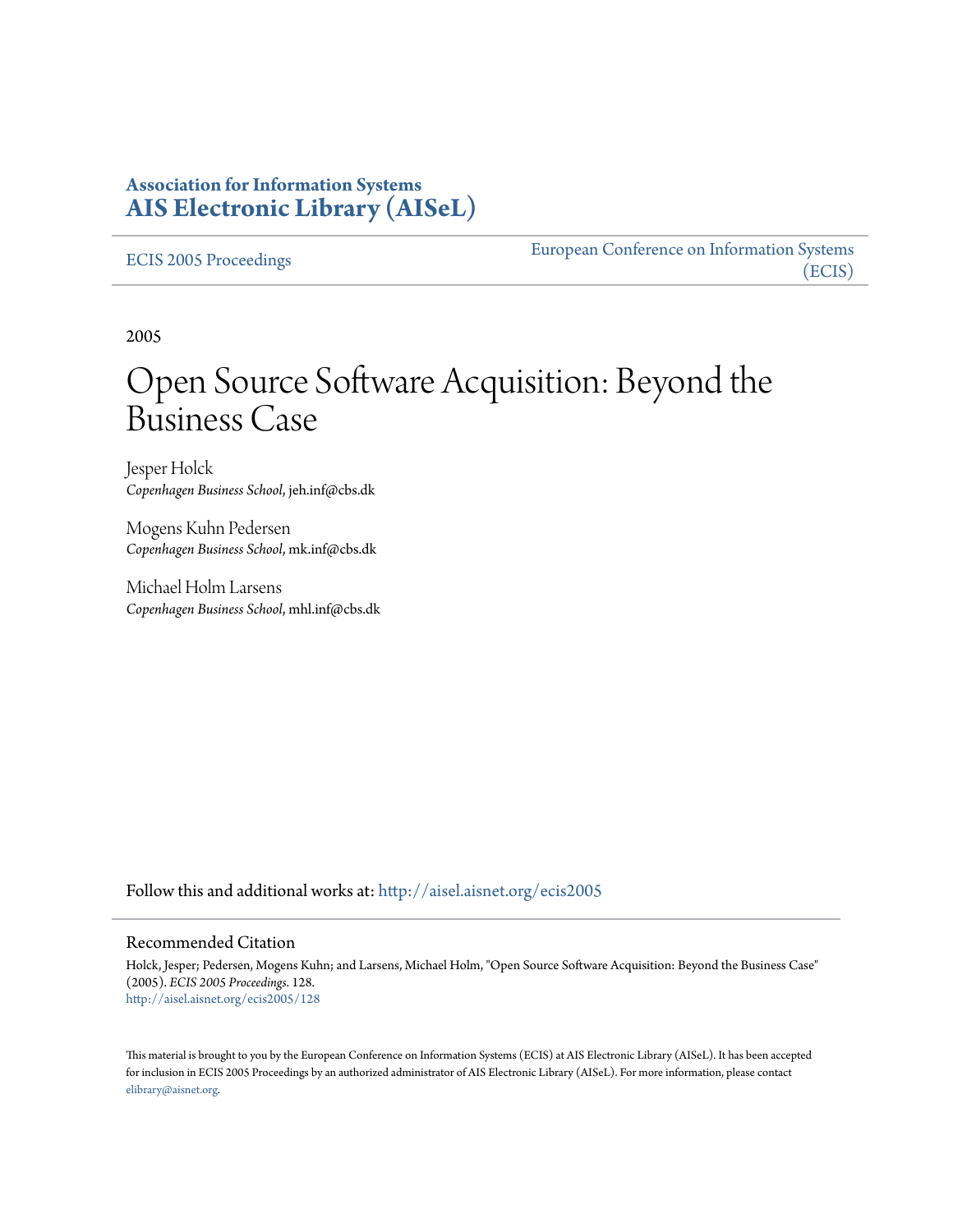# OPEN SOURCE SOFTWARE ACQUISITION: BEYOND THE BUSINESS CASE

- Holck, Jesper; Copenhagen Business School, Dept. of Informatics, Howitzvej 60, DK-2000 Frederiksberg, Denmark, jeh.inf@cbs.dk
- Pedersen, Mogens Kühn, Copenhagen Business School, Dept. of Informatics, Howitzvej 60, DK-2000 Frederiksberg, Denmark, mk.inf@cbs.dk
- Larsen, Michael Holm, Copenhagen Business School, Dept. of Informatics, Howitzvej 60, DK-2000 Frederiksberg, Denmark, mhl.inf@cbs.dk

#### Abstract

*Lately we have seen a growing interest from both public and private organisations to adopt Open Source Software (OSS), not only for a few, specific applications but also on a more general level throughout the organisation. As a consequence, the organisations' decisions on adoption of OSS are becoming increasingly more important and complex. We present three perspectives organisations can employ in their decisions: seeing OSS acquisition as a business case, as COTS acquisition, and as architectural change within a governance framework. We present case studies of decisions on OSS adoption, and categorise the decision criteria we have found. Our results indicate that for large-scale adoption of OSS, focus will be on architectural considerations: enterprise-wide architectures will at first be a barrier, but in the long term OSS's support of open standards can be a major enabler for OSS adoption. In contrast, in smaller organisations and in small-scale adoption of OSS, the cheap price of OSS is a major enabler, as it provides a good opportunity for experiments and short-term economic benefits. For small organisations these experiments can lead to development of a common IT-architecture, and in larger organisations OSS can be adopted in niche-areas, without significantly violating an existing IT-architecture.* 

*Keywords: open source, COTS, IT architecture, governance*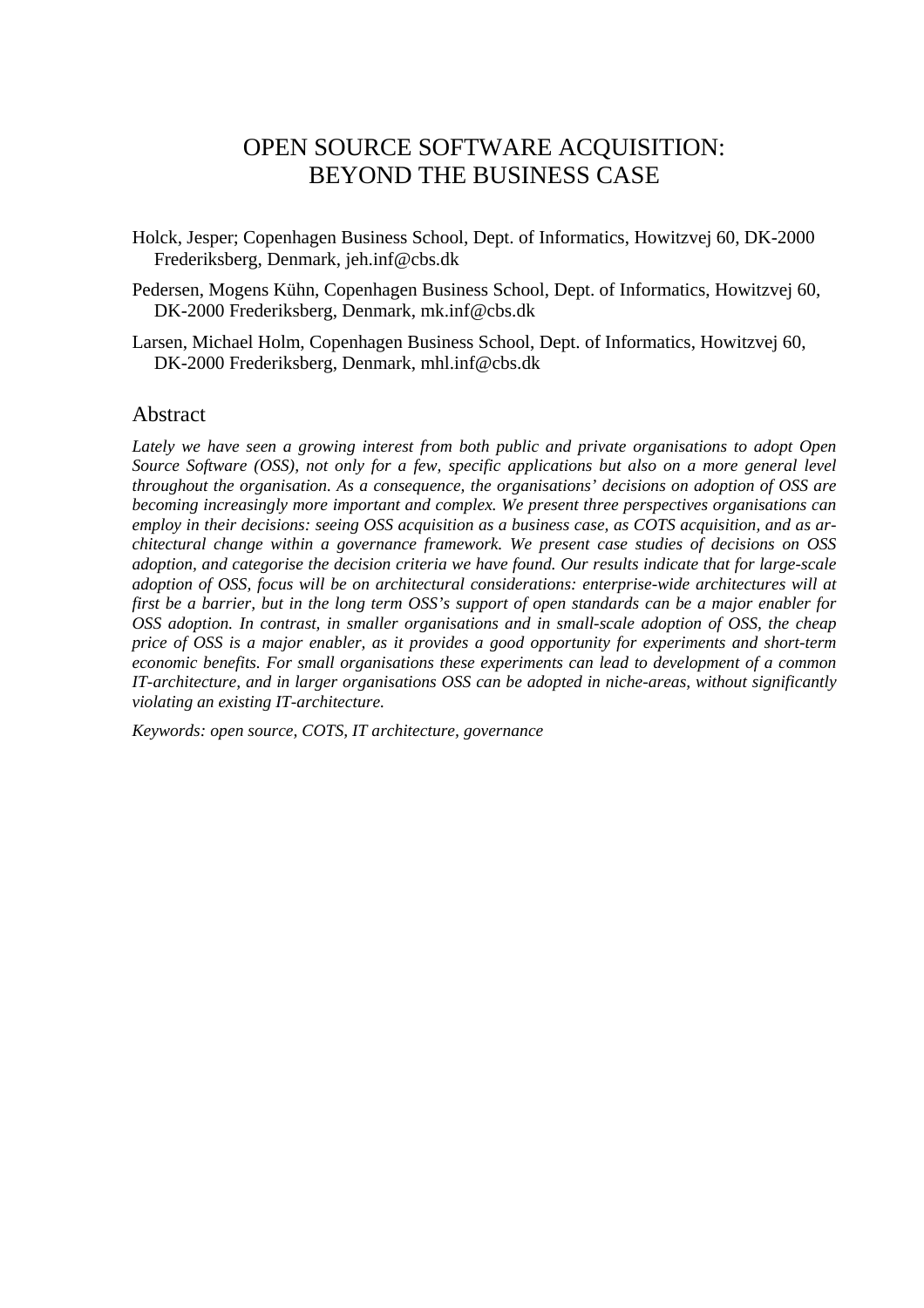# **1 BACKGROUND**

Open Source Software (OSS) has been described as everything from a threat to the software industry and software development (Kooths, Langenfurth et al., 2003) to the future of software (Raymond, 2001). With no marketing budget, only relying on web presence, more and more open source software (OSS) products succeed in attracting press and professional interest sufficient to jump from hackers' to businesses' portfolio of software products. Credentials to OSS come from early adopters as well as well-recognised commercial vendors like IBM (Linux) and Sun (OpenOffice.org) with financial strength to make credible commitments to OSS products. Major IT vendors now provide OSS products and offer support and maintenance of OSS applications at customer premises. Governments have taken an interest in OSS at the same time as they increasingly emphasise open standards software.

As a consequence, OSS is now becoming an important alternative to commercial software when organisations decide on software acquisition, and in our research we are interested in the premises for these decisions. How do government institutions and commercial organisations decide on software acquisition in the case of OSS?

# **2 RESEARCH APPROACH**

Where most previous research in OSS has looked at the contingencies of OSS development, we turn to customer contingencies to get to both sides of the adoption equation. The research issues that we consider are:

- In longitudinal studies we identify the most important factors for OSS adoption, hoping to identify "best practices" and provide help for organisations' future decisions on OSS.
- We suggest a framework relevant to users' decisions on migrating from a market-dominating commercial platform to an open-source platform.
- From studies of user organisations we learn what "vendors" of OSS need to improve to better target potential OSS users.

Numerous studies of the potential economic advantages of OSS to commercial off-the-shelf software (COTS) have show performance contingencies to be software environment as well as organisational open-source maturity, and the mix and load of functions performed by servers and employees. We are in an early phase of acquiring knowledge on which factors will determine the comparative advantage of OSS.

We base our research on a number of case studies of public and commercial Danish organisations, adopters as well as non-adopters of OSS. In the studies we have been focusing on decision makers' expressed concerns, when asked to explain and argue for their decisions on OSS. We are aware that these expressed concerns may not give a complete picture (decision makers may avoid describing political or personal motives), but see them as indicators of the most important premises for the organisations' decisions. We have collected background information for each organisation and have conducted interviews with decision makers, focusing on their criteria for decisions on OSS adoption, and – if relevant – their plans for and experiences with the adoption process. The interviews were made during 2004 and early 2005. We have previously published results from our work (Holck, Larsen et al., 2004; Larsen, Holck et al., 2004), including a more thorough discussion of OSS in relation to COTS (Holck, Larsen et al., 2005).

The exact meaning of Open Source Software is certainly debatable (Henkel, 2003), but – maybe surprisingly – we have not experienced this as a problem: none of the people we have talked to have asked for or seemed uncertain regarding a definition.

Our studies lead us to believe that decisions on acquisition of OSS are differentiated according to OSS product (maturity), OSS application environment and to the architectural policies of the overall organisation. How we arrive at this tripartite division we will explain in the following sections.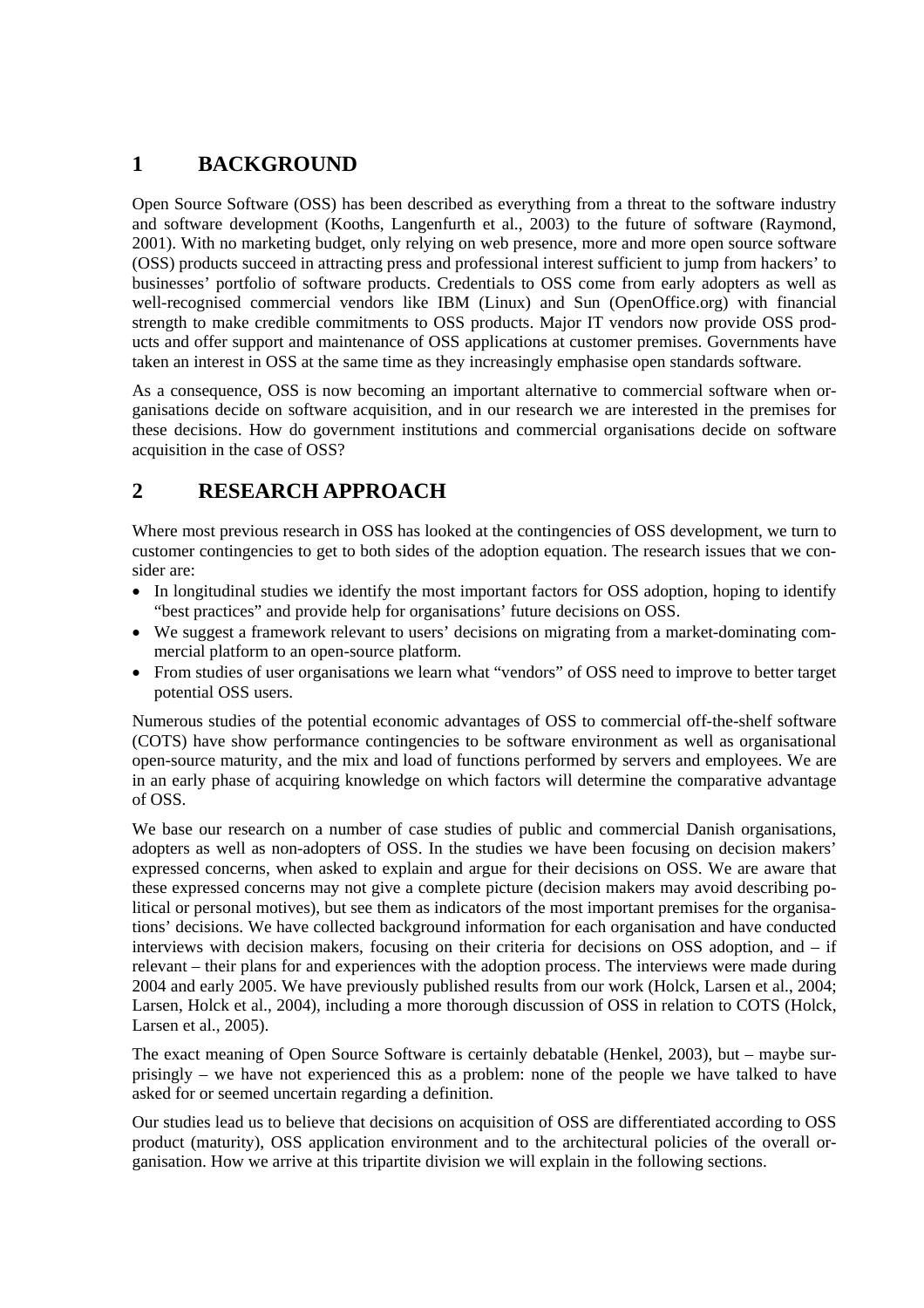# **3 PERSPECTIVES ON OSS ACQUISITION**

#### **3.1 Seeing OSS acquisition as a business case**

Although the direct acquisition cost of OSS is small, organisations may not make long-term economic benefits from adopting OSS. Investments should where possible be based on calculations of Total Cost of Ownership, TCO, also considering expenses for support, maintenance, future upgrades etc. Recently the question of whether the TCO of OSS is lower or higher than that of commercial software has been the focus of several industry reports and white papers, often sponsored by companies with obvious economic interests. Probably most focus has been on comparing TCO for Linux, Windows, and proprietary Unix; a few examples are mentioned below:

- A Microsoft-sponsored study from BearingPoint (2004) concluded that "across the representative scenarios examined in medium and enterprise size organisations, the licensing and support costs associated with Windows Server 2003, Novell/SUSE Linux 8 and Red Hat Enterprise Linux 3 were found to be comparable. … Windows Sever 2003 was found to be less expensive than one or both of the commercial Linux offerings in several cases".
- A reportedly non-sponsored study from the Yankee Group (DiDio, 2004) concluded that "Linux is a viable alternative to UNIX and Windows … [providing] businesses with excellent performance, reliability, ease of use and security", but also that "in large enterprises, a significant Linux deployment or total switch from Windows to Linux would be three to four times more expensive and take three times as long to deploy as an upgrade from one version of Windows to newer Windows releases". And further, "More than 90 percent of the 300 large enterprises with 10,000 or more end users indicated a significant or total switch from Windows to Linux would be prohibitively expensive, extremely complex and time-consuming, and would not provide any tangible business gains for the organisation." On the other hand, "Linux shows measurably improved TCO compared with UNIX and Windows in small firms, in organisations with customised vertical applications and in 'greenfield' networking situations where there is no existing software infrastructure."
- A Red Hat-sponsored study from IDC (Gillen, Kusnetzky et al., 2001) compared TCO for Linux on Pentium platform systems with that of proprietary RISC/Unix systems. The conclusion was that for Internet/intranet/extranet and collaborative workloads, Linux showed "significantly lower cost of ownership". Not only were the associated costs for hardware and software "dramatically lower" for Linux, also the costs for staffing was comparable or lower. A later study (Gillen, Kusnetzky et al., 2003), sponsored by Red Hat and IBM, confirmed these results, showing Linux' benefits to be reduced costs of hardware, OS, and third-party software; reduced costs for IT staff; and increased revenue opportunity from higher reliability and quicker time to market.
- A study from Forrester Research (Giera, 2004), based on five companies tracking their TCO, indicated that "Linux was between 5% and 20% more expensive than Windows", but also that for Unix migrations and Linux-only deployments, Linux was the "clear cost winner".

Even though a thorough discussion of these and similar studies is outside the scope of this paper, three reasonable conclusions seem to be:

- There is no simple answer to the question of whether Linux or Windows shows the lowest TCO; the answer is dependent on the specific circumstances, e.g. application area and company size and price elasticities in markets contested by OSS.
- The cost of making a company-wide switch from one software platform to another may be prohibitive.
- Similar conclusions can be expected for other OSS products where commercial market leaders are contested by OSS leading to de facto price reductions of commercial products though list prices may remain sticky and pricing schemes less and less transparent (Teknologirådet, 2002)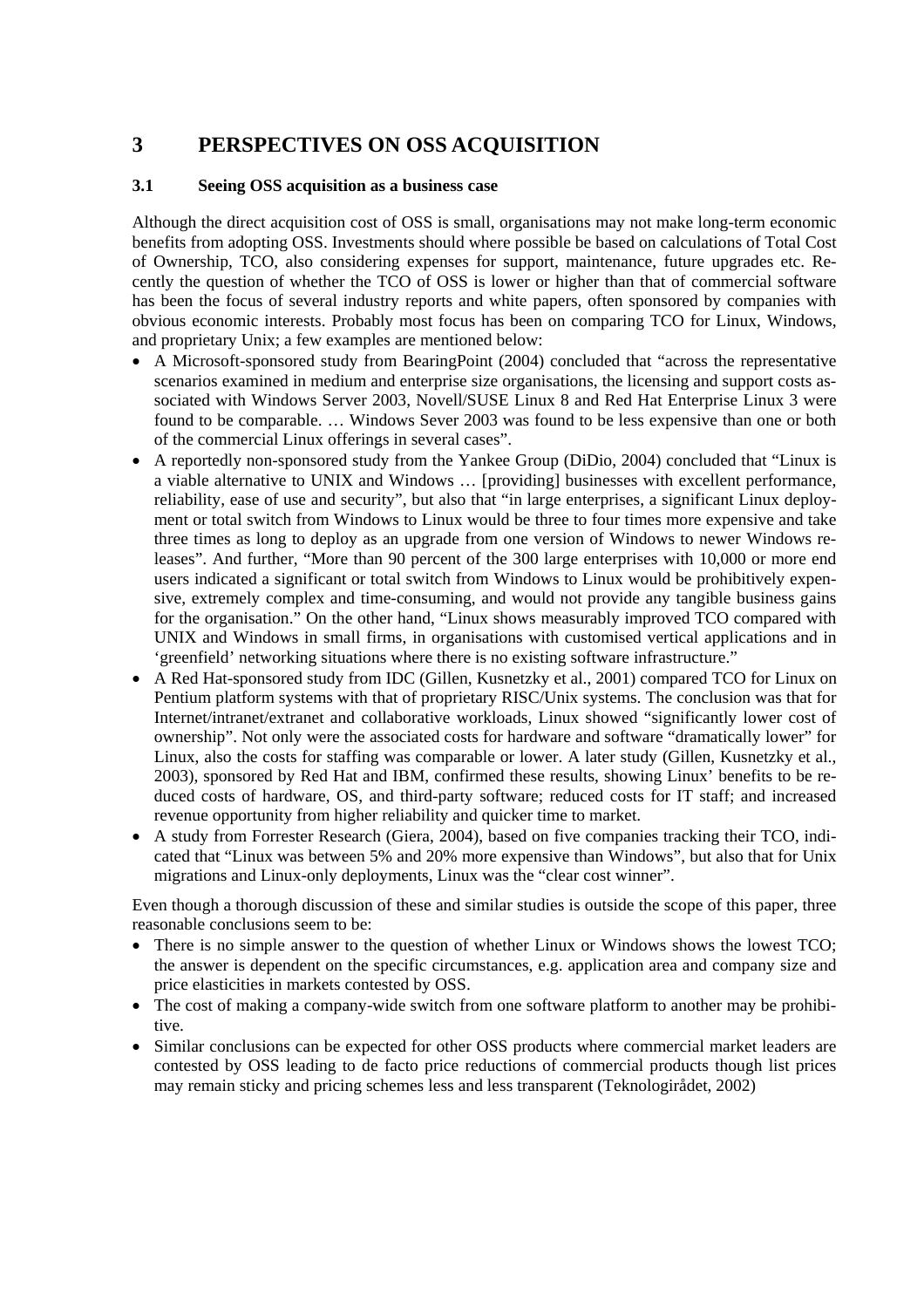#### **3.2 Seeing OSS acquisition as COTS acquisition**

Most research and textbooks in information systems and software engineering silently assume that an organisation's information systems are developed "from scratch". An alternative perspective is offered by the research areas of COTS (Commercial Off-The-Shelf Software) and CBS (Components Based Systems), and these seem relevant when we want to describe organisations' adoption of OSS products. Especially a research group headed by Barry Boehm has been active in both understanding and developing tools for COTS and CBS, see e.g. (Boehm, Port et al., 2003; Reifer, Basili et al., 2003). A number of more or less formal methods for COTS selection have been published, e.g. (Lawlis, Mark et al., 2001; Comella-Dorda, Dean et al., 2002), but empirical studies seem to show that more ad-hoc approaches are used in practice. As an example, a study based on interviews with 16 COTS-based development projects in Norwegian IT companies (Li, Bjørnson et al., 2004) indicates that successful COTS component selection can be done without formal processes, instead relying on practical experience and hands-on experimentation. Also Alves (2003) argues for a "goal-driven requirements engineering perspective", meaning that COTS decisions should not be based on specific requirements, but on more general goals.

As mentioned in (Torchiano and Morisio, 2004), much literature on COTS is not very precise regarding the definition of COTS products. Even though products like Microsoft Office and Windows are surely both commercial and off-the-shelf software, the COTS literature seems to focus more on integrated software components (e.g. program libraries) than on applications. Also, the focus is typically on operational issues (assessing product quality, need for "glue code", acquisition price) and not on tactical or strategic issues (vendor dependency, support contracts, enterprise architecture etc.). These limitations make it questionable if an organisation, considering a shift from Microsoft Office to OpenOffice.org on its desktop computers, will find much help in COTS literature.

#### **3.3 Seeing OSS acquisition as change of architecture within a governance framework**

Business-case based decisions on software procurement have been criticised for neglecting or incompletely addressing investments in infrastructure or shared resources, causing the overall performance of IT resources to suffer (Ross and Beath, 2002); a series of case studies showed that investments in IT infrastructure account for as much as 58 % of the overall IT investments (Broadbent and Weill, 1997). Since most if not all business applications rely upon an infrastructure for accessing and processing data from other applications, a business case needs to include infrastructural capacity investments. Companies are therefore required to develop a decision framework coping with multiple business cases and shared resources in an expanding portfolio of IT applications (Weill and Ross, 2004). Further, business models of outsourcing services, as well as hardware, software and staff, using a wide range of different contracts compel corporations to build corporate IT governance capability (Weill and Ross, 2004).

An IT architectural approach, with focus on understanding interface requirements and integration opportunities, can be appropriate as a vehicle for decision-making on IT procurement and maintenance for structuring and supporting IT governance decision making.

Where the business case on OSS becomes inconclusive, adding an architectural view on e.g. interoperability, standards and security will change the setting for OSS decisions from one of a single application to one of an alternative platform (comparing commercial and OSS platforms).

In our case studies we have been looking for if and how the change from a business case to a governance and architectural case takes place. In most cases the commercial alternative is a Microsoft (more or less ubiquitous) platform.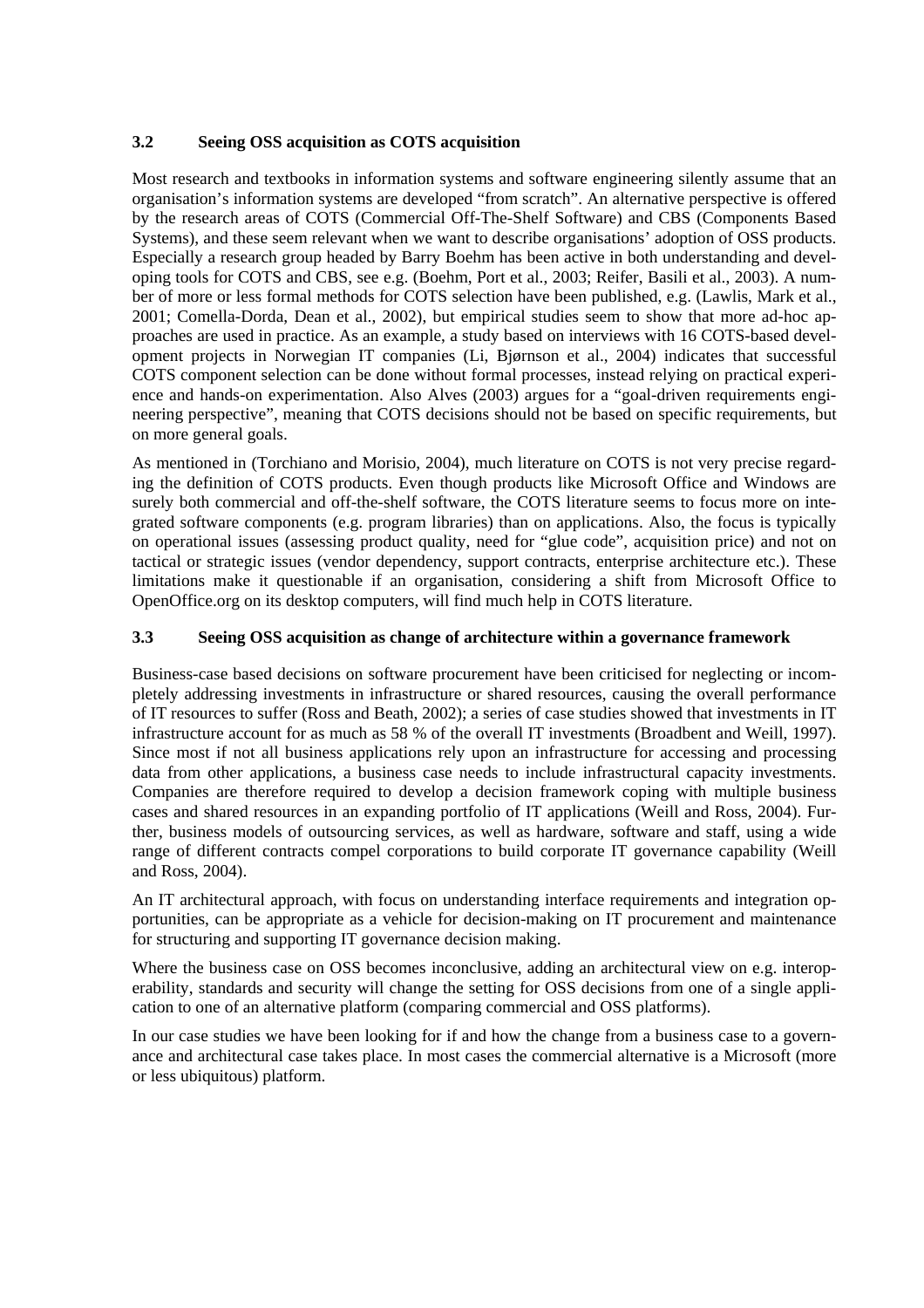# **4 EMPIRICAL STUDIES OF OSS ACQUISITION**

Based on interviews with MIS managers, Dedrick and West (2004) found that the most important driver for OSS adoption was cost, both direct savings (cheap software) and indirect savings (no upgrade fees, lower hardware requirements); barriers included compatibility with current technologies and skills, organisational resources and tasks, and the availability of external technological resources.

A case story from the German monopoly commission (Terhoeven, 2004) presents improved security and reduced costs as the key motivators for changing from a Microsoft Windows to a Linux based desktop environment, and these goals were indeed obtained; however a number of disadvantages with the new solution is also mentioned: compatibility problems when exchanging documents with Microsoft Windows users, some examples of poorer user friendliness, the need for self-developed macros, and an increased need for external consultants.

For another German public organisation (100 employees), the initiative to adopt OSS was provoked by changes in Microsoft support and license policies, and a growing need for organisation-wide standards for document formats and software (Müller, 2004). The organisation had an outdated, Microsoft-based IT environment, and calculations showed that migrating to OSS would save more than 93,000  $\epsilon$  compared to the cost of upgrading to newer Microsoft products. The decision to migrate to OSS was taken by the organisation chairman, and led at first to widespread scepticism among the users; this, however, was partly overcome by helping the users install and use the OSS products (Linux, OpenOffice.org etc.) on their home computers. Apart from user resistance, other difficulties in the migration to OSS proved to be lack of both end-user and system administrator qualifications, importing and exporting Microsoft Office documents, and choosing the right Linux distribution and application programs. According to Müller (2004), enablers of the adoption of OSS were the autarchic working style, a limited number of software applications, and strict separation between the internal network and external communication. Also an EU-financed OSS migration study (netproject Ltd., 2003) and a consultancy company with experience in OSS migration proved helpful.

An example of OSS adoption in a larger, public organisation (an Irish hospital) has been described by Fitzgerald and Kenny (2003; 2004). This organisation had 3,000 employees, 36 servers and approximately 1,000 desktop machines. Also here, cost savings were the primary motivator for the adoption of OSS: calculations showed initial cost savings of around 4.75 million  $\epsilon$  (or 96%) when comparing OSS and proprietary solutions, even though the hospital received academic discounts for most proprietary products. Access to the source code was not an important issue; only five lines in Linux were changed in order to support the hospital's Oracle database. According to the IT manager, cited in (Fitzgerald and Kenny, 2003), other important enablers for the adoption were adaptable key staff, already with strong Unix application experience, scalability and stability of OSS applications, and almost identical look-and-feel and functionality in OSS and proprietary applications. The question of technical support was considered to be important, but not a barrier, and even though support procedures had to change (relying more on the Internet, bulletin boards, and mailing lists), the quality and promptness proved satisfactory. The strongest barrier to the migration seemed to be the resistance from staff who feared deskilling.

Several authors have recommended use of OSS in the public sector, including Seiferth (1999) (US Department of Defence), Schmitz and Castiaux (2002) (public sector administrations across EU), and the Danish Board of Technology (Teknologirådet, 2002) (Danish public sector).

Interviews with 16 Australian IT decision-makers (McCabe, 2004) showed most of these to be "agnostic" in relation to OSS, not having a general OSS policy, but rather assessing each OSS product on its own merits. The primary motives for adopting OSS were economic, and a strong element in this calculation was "the issue of vendor dependency and lock-in"; Microsoft's dominant market position was an important issue, and OSS products "seen as specific mechanisms for reducing dependency", also "being used as tactical lever to negotiate a sharper deal today, and as a strategic force to pressure Microsoft into adjusting pricing and licensing policies in future."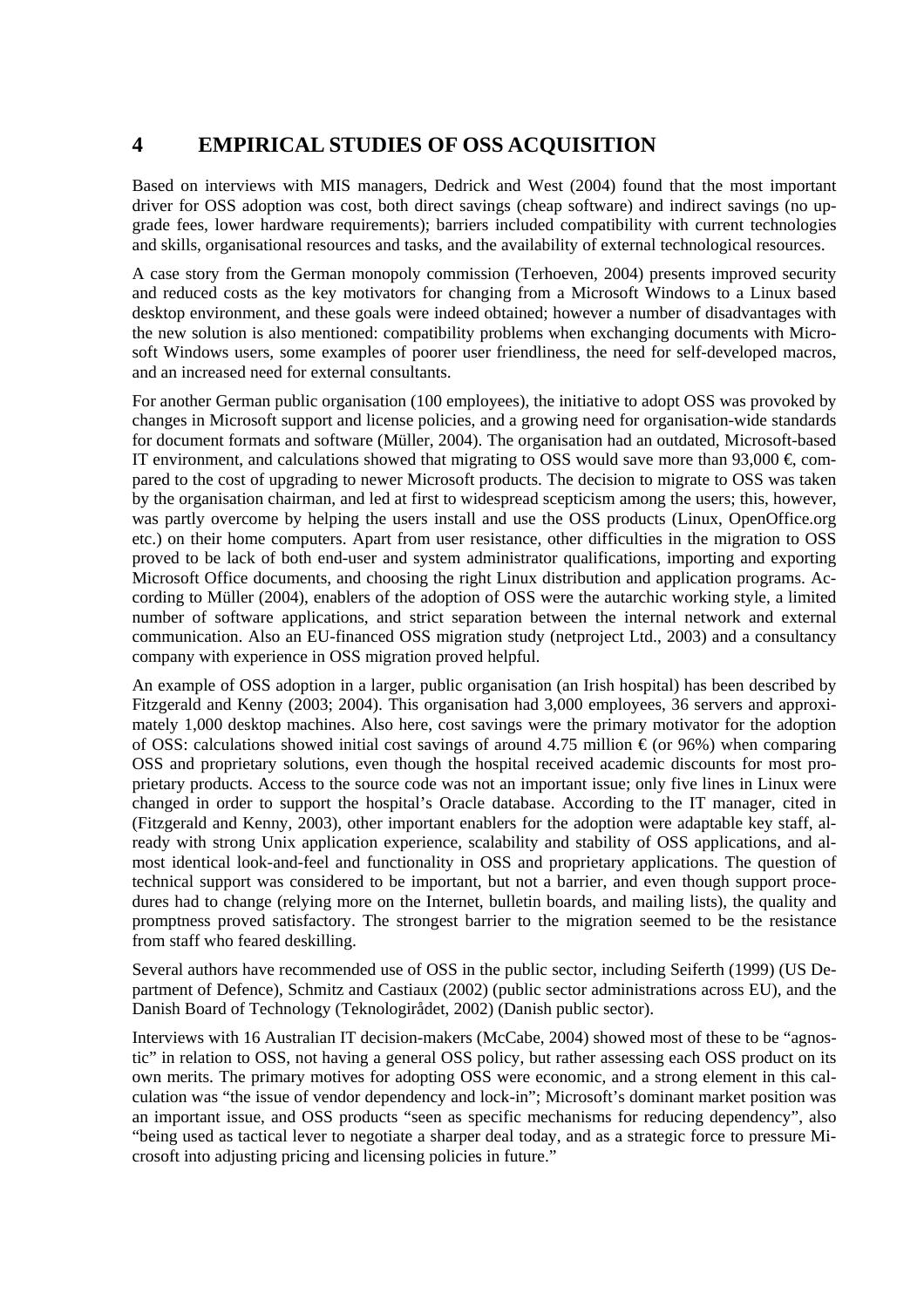## **5 OUR CASE STUDIES**

#### **5.1 CBA**

Copenhagen Business Academy (CBA) provides teaching from 13 outlets in Copenhagen. In 2003 the turnover exceeded 500 million DKK (approx. 83 million USD) with 700 employees and 17,000 students enrolled. Six persons are employed in the IT-group, administrating and supporting the information systems; additionally, some teachers have support of the educational systems as part of their job. The prime goal of the IT-group is to provide efficient and effective administration and support of CBA's IT infrastructure, and the group has as an objective to reduce the complexity and variety of employed systems and software.

Large parts of the information systems at CBA were developed by the Danish Ministry of Education and has been mandatory for the institution: most importantly the student and teacher administration system (EASY-A), and the financial system (EASY-Ø). CBA also employs two Microsoft Exchange servers, running as post offices for students and employees, an executive information system, and various educational systems.

Except for courses in OpenOffice.org (OOo), CBA does not at present employ OSS. According to IT director Torben Johannesson, the primary advantage of OSS should be the low acquisition cost, but because of substantial educational discounts from vendors (primarily Microsoft), this advantage is very limited and the perceived lack of support of OSS is a decisive barrier.

Another barrier comes from the importance of compatibility with the Oracle database management system (DBMS). According to CBA, support of the Linux platform seems to have a low priority for Oracle, causing upgrades for Linux to be almost one version number behind upgrades for prioritised platforms like Microsoft Windows. Therefore, according to CBA, a switch to Linux would seriously increase the need for local system "patches" while waiting for new releases of the Oracle DBMS. Furthermore, CBA is worried about compatibility problems between different Oracle versions, Linux flavours and versions, and hardware.

Summing up, except for a very limited use of OOo for teaching purposes, CBA does not at present employ OSS and does not have any motivation or plan for future adoption of OSS. For CBA, the only potential advantage of OSS appears to be cost savings, but these seem negligible because of substantial Microsoft educational discounts, and do not outweigh what CBA believes are major drawbacks: lack of vendor support, compatibility problems, and poorer support from  $3<sup>rd</sup>$  party vendors.

#### **5.2 CFI**

Centre for Informatics (CFI) is the central IT department for the Danish Ministry of the Environment, providing basic IT services for the ministry: IT infrastructure, office automation, document management, consultancy and training, etc. In 2001 CFI replaced a number of former, individual IT departments in institutions under the Ministry of the Environment; the objective was to cut down expenses with 17% and staff with 25% in two years, and these objectives have been satisfied. In 2004, CFI employed approx. 30 employees and serviced 2,400 office workers; the yearly budget was approx. 75 million DKK or 12 million USD.

A major goal for CFI has been to standardise the systems used across the various institutions. For servers, the operating system is primarily Windows 2003; common governmental systems for accounting (Navision) and document handling (Scan-Jour) require use of Microsoft SQL and Oracle DBMS, respectively. E-mail services and content management are provided by Microsoft Exchange and CMS for most institutions, but one research institute uses Lotus Notes instead; it is the ambition to soon decide on a common platform for these. On the desktop, the standard configuration is Windows XP, Microsoft Office 97 and Outlook 98, except for the one institute's use of Lotus Notes for e-mail.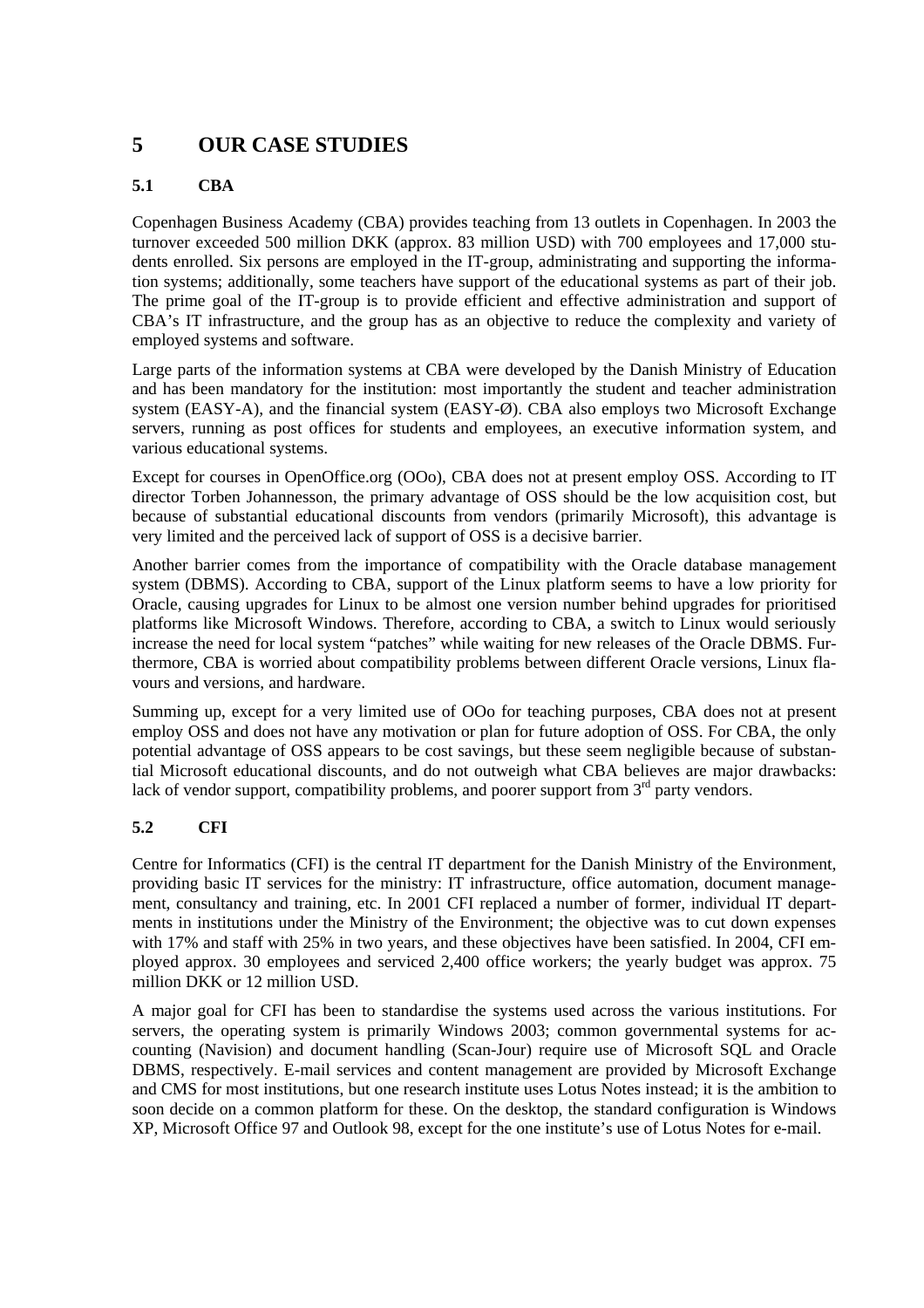As expressed by CFI's deputy chief director, most institutions have a long tradition for choosing Microsoft products, but CFI has deliberately wanted to challenge this. As a consequence, CFI has declined Microsoft's Software Assurance programs, where a yearly fee guarantees automatic updates of Microsoft products to new versions and platforms. CFI found these programs too costly and decided to retain the old versions of Microsoft products on the desktop. This has led to the present situation, where old products need to be replaced and all options are open, including choosing OOo as a replacement for Microsoft Office.

Recently, the Danish Ministry of Science, Technology and Innovation has initiated "Project e-government" promoting e-government initiatives across the sector. An important element is development of a common enterprise architecture framework for the entire sector, and as a result, CFI has begun a difficult and long-term process of defining and developing an IT enterprise architecture for all institutions under the Ministry of the Environment. Evidently, this work is closely related to the decision regarding desktop applications.

Thorough, preparatory studies have been made for this decision, including closely following experiences from a number of pilot desktop projects across the public sector. CFI has found the cost of comprehensive TCO studies prohibitive; instead a number of future scenarios have been analyzed. The analyses have shown that most switching costs will be the same, irrespective of whether the choice falls on new versions of OOo or Microsoft Office. This holds for user training as well as updating of interfaces and document templates. As experience has shown a negligible need for external support of desktop applications, the two alternatives are also considered equal in this respect.

The remaining important issues of CFI in relation to the decision on future desktop applications are:

- Differences in acquisition costs, licensing
- Vendor independence
- Interfaces to the new mail system, existing documents, and outside partners
- Conformance with an upcoming enterprise architecture

For CFI, the availability of the source code for OOo was at first not considered an advantage, but because of a poor Danish localization of OOo, CFI has discussed contributing to the OSS project with improvements in this area.

Summing up, the case of CFI has taken the decision on an OSS product from the business case approach to the context of architecture and IT policy. In this regard, the Ministry considered breaking a new ground moving towards platform and architectural reorientation confronting the Microsoft platform of Windows, MS Office, Exchange Server, IIS, MS SQL server, etc. But in February 2005, CFI decided that the adoption of OpenOffice across the organisation was too risky, compared with a budget showing annual savings of only approximately 2 million DKK.

#### **5.3 POG**

POG is an anonymous name for a private company in the Petrol, Oil and Gas (POG) industry with 1,200 employees worldwide and a net revenue in 2003 of 19 billion DKK or more than 3 billion USD. There is an IT department for each country; the one in Copenhagen has 14 employees and services approximately 300 users. Traditional "office work" like administration of personnel, economy, and contracts constitutes only a minor part of the application area; IT is mainly used in relation to oil extraction and reservoir simulation, where users typically are geologists and engineers.

For POG, OSS is primarily used for back-office applications like Samba, DHCP and DNS services. An important advantage of OSS has been the conformance to open standards, which makes integration of a quite heterogeneous computer environment possible. According to POG, this is in contrast to commercial products, particularly the ones from Microsoft, which often use proprietary standards and in this way restrict POG's software options. Recently, a switch from Microsoft's Active Directory to OpenLDAP in combination with Samba version 3 has achieved a long-time goal: providing a common login for both Windows and Unix users.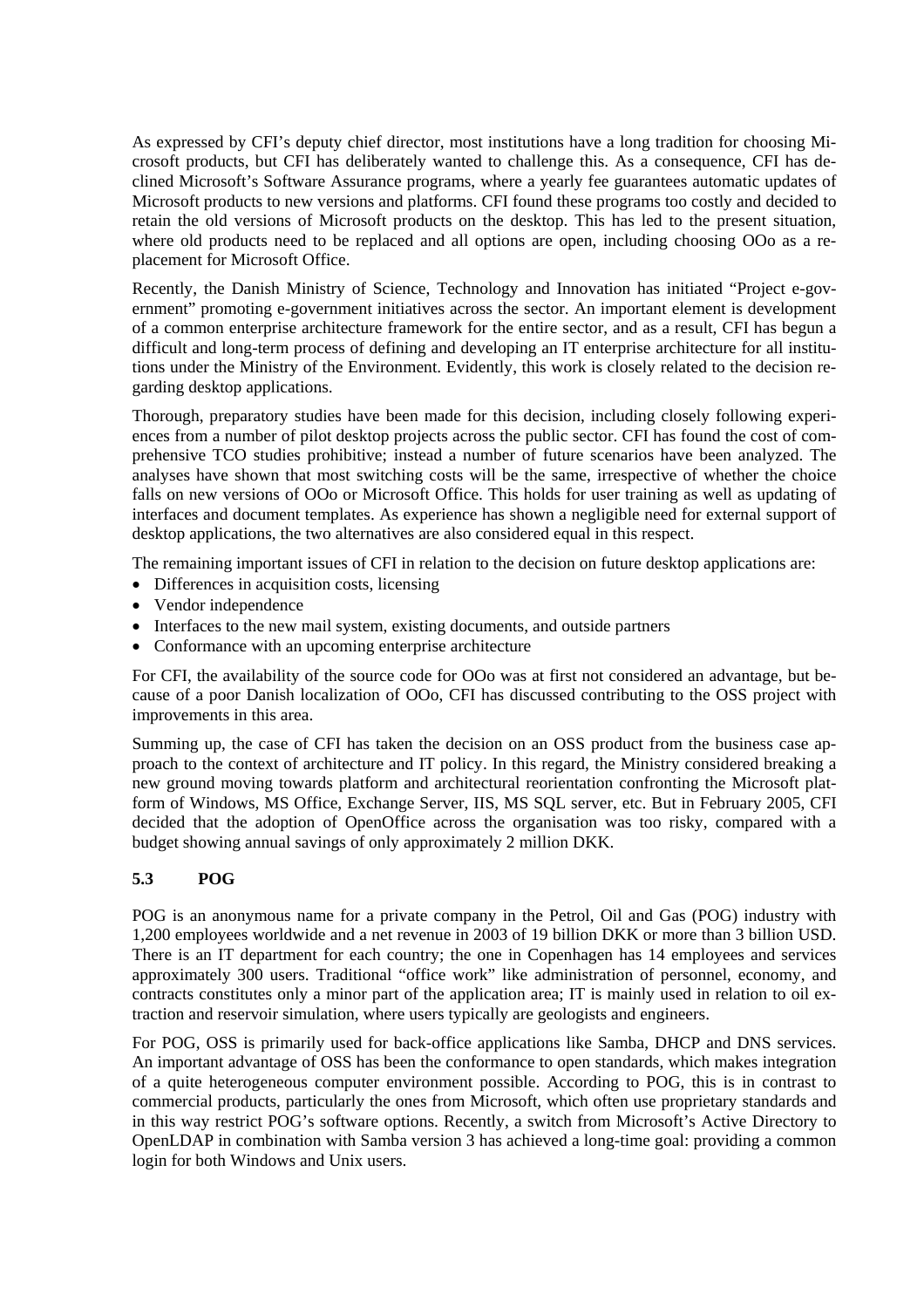POG deprecates changes in the source code for the OSS products. Access to the source code has, however, made it possible for POG to make custom builds of the software for their specific environment (hardware, operating system, system libraries), and in this way obtain a better "fit" between software and environment than would be possible with closed source standard applications.

From the start it has been a requirement for OSS acquisition at POG that support should be as good as support for commercial applications. After unsatisfactory experiences with a British company, POG made a support contract for Samba with a Danish company, including thorough tests of new Samba versions as well as consultancy in relation to installation and configuration, trouble-shooting, and error recovery and reporting. These consultants act as an "interface" between POG and the Samba developer community, but occasionally POG is in direct contact with the community, reporting problems and errors, and receiving updated software versions. Often the turnaround time for these corrections has been much faster (2 weeks) than what POG has experienced with commercial vendors.

POG has, however, found the consultants' services to be both too expensive and too limited, offering only support for Samba and a few other OSS products, so at the time of the interviews POG were exploring the possibilities of receiving OSS support from larger companies like HP and IBM.

On a more general level, it is important for POG to maintain a high degree of IT vendor independence. The arguments for this are of course economical, being able to have a wide range of products to choose from, when finding the most cost effective solution, but also emotional arguments like wanting to stand against Microsoft's near monopoly play a role.

Decisions regarding software acquisition are in general not based on conformance to a company-wide IT strategy or detailed analysis of TCO or ROI. Company management has refrained from implementing a formal, general IT strategy; the informal strategy is to keep the company vibrant and prepared for changes, avoiding the restrictions being the consequence of a formal IT strategy. Also, TCO or ROI analyses are believed to be too expensive and leading to uncertain results. When choosing between different products, the only financial analyses are simple and based on acquisition and yearly support contract prices. This shall be seen in the light of a relatively small number of employees, producing high returns (approx. 1.8 million USD per employee, before taxes), which is why it is considered more important to "nurse" these operations than to obtain minor savings by finding the exact, most cost-effective software and hardware products.

Summing up, the CBA case showed a negative posture to OSS products from a platform point of view rather than from an application-by-application point of view. CFI, while in the process of developing a ministry-wide IT policy and architecture, took an interest in OSS due to a coming decision on which desktop to move forward. Conformance to an evolving government architecture policy postponed decisions on desktop applications for more than a year. Finally, the procurement policy of POG was flexible, with the important goal of not restricting future options in hardware and software acquisition. Rather than bet on any particular platform or architecture, POG opted for open standards, and this led to the interest in OSS. At the same time, the POG case showed the least economic constraints of all cases.

### **6 CATEGORIZING THE CONCERNS**

In an evaluation of OSS, the distinction between product indicators and application indicators suggest looking at product maturity before assessing the business case for an OSS product. In our case studies we have met the following indicators of OSS product maturity: Community of developers, community of users, distribution, and commercial consultants. The distinction between developer and user community reflects a need to assess the extent of "commercial use" as the real test case of a product's maturity. Professional distributions, with well-selected and thoroughly tested components that fit business requirements, signal product maturity. Finally, availability of professional and highly competent consultants has been stressed in most of our cases and in others, too (Müller, 2004).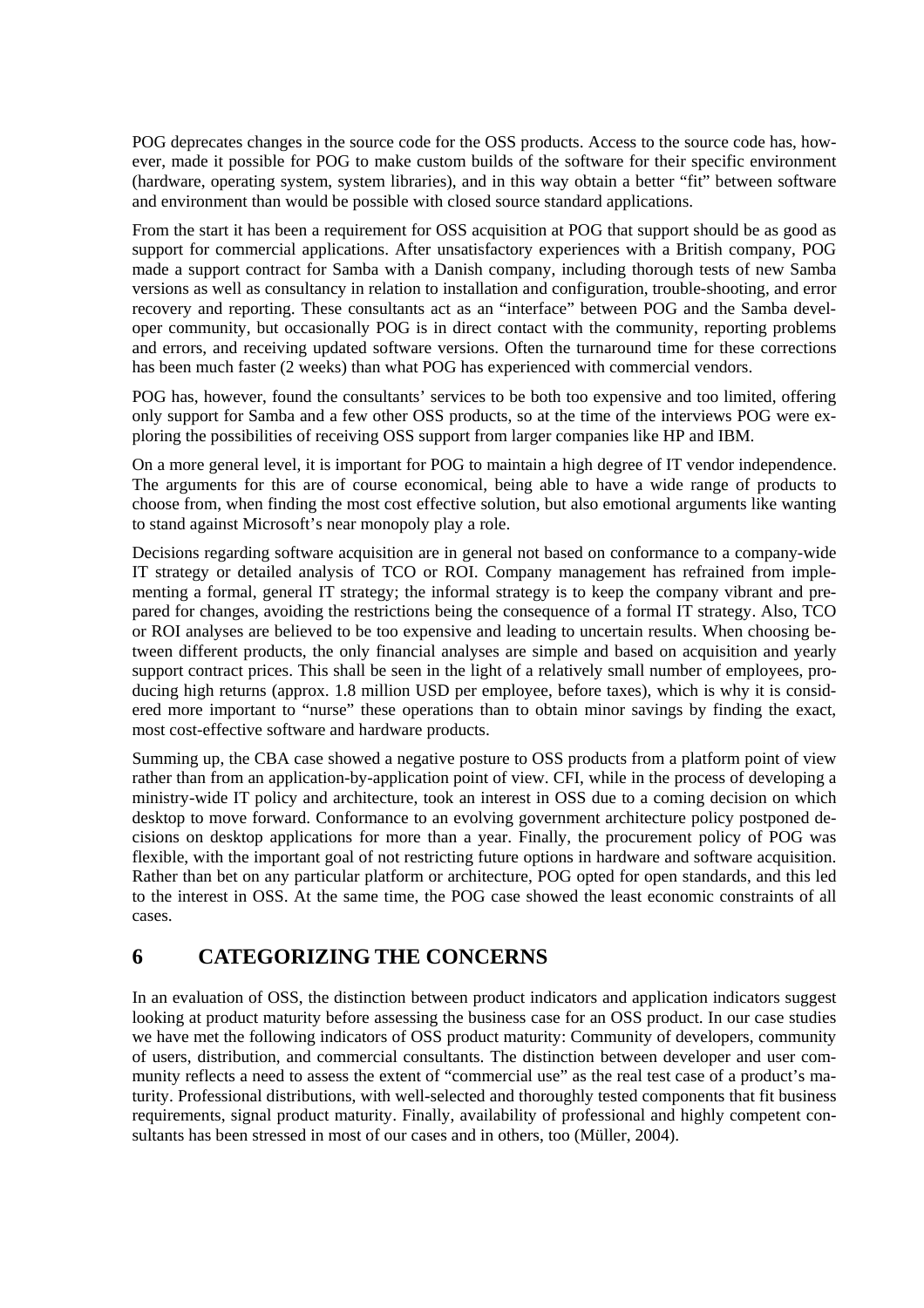In COTS analysis there is increasingly attention to the fact that not only do several applications share the same data and networks for internal and external communication, applications are also services to other companies. A business case for an application becomes harder to make without considering shared resources and communication requirements and services. Ross and Beath (2002) argue that returns on individual investments must now be weighed against demands for organisation-wide capabilities. Therefore, they introduce a framework for IT procurement that considers both strategic objective and technology scope leaving a "pure product" assessment approach in favour of an "application approach".

The scope required for an application evaluation is the same for OSS and COTS. To structure the considerations found in the organisations, we have used the framework of Ross and Beath (2002) that distinguishes between application or product related considerations, and architectural considerations; the latter having a broader focus than shared infrastructure which may be only part of the architecture.

|                         |                              | Strategic Objective             |                       |
|-------------------------|------------------------------|---------------------------------|-----------------------|
|                         |                              | <b>Short-Term Profitability</b> | Long-Term Growth      |
| <b>Technology Scope</b> | <b>Business Solutions</b>    | Process Improvement             | Experiment            |
|                         | <b>Shared Infrastructure</b> | Renewal                         | <i>Transformation</i> |

*Table 1. Framework from Ross and Beath (2002)* 

Arguments driving a business case and arguments driving architecture may not be opposed in the case of OSS if open standards are important to architecture. It depends upon who is driving the IT acquisition. Governance concerns allocation of decision-rights and accountability requiring transparency, performance metrics and ex post evaluation, narrowing any scope for ad hoc decisions. OSS has hit the IT agenda in recent years, reflecting rising public and political awareness and with political overtones that have coloured the positions we have met in all cases. Looking through the OSS concerns mentioned by the organisations, it seems clear that many of these concerns are not related to OSS in particular; they are related to applications as part of the IT architecture, and the issue of change from a vertically integrated Microsoft platform.

We addressed the issue of OSS acquisition interviewing at a managerial level of the IT organisation in all case studies; for these people, not being OSS developers, OSS was a promise from others in the organisation (POG) or in the public (CBA and CFI).

Accounting for the response we adopt Ross and Beath's framework that poises short to long term impact and infrastructure technology to business solutions, thus focusing on a decisive shift in acquisition: from an internal IT department to a business wide IT governance issue. The challenges from this shift are made explicit in all three cases, but with different outcomes.

In CBA, OSS was considered in terms of a company-wide integration requirement that the IT organisation would like the vendor to guarantee. A piecemeal component approach was out of the question, seen as jeopardizing vendor guaranteed integration.

In CFI, a major barrier was the lack of experiences from other organisations that could serve as exemplars for CFI, and OSS acquisition became a corporate matter of risking to position the Ministry ahead of the mainstream without having expected supplementary resources for that purpose. At the same time, specific technological interoperability concerns were brought forward, while stressing adherence in principle to an open standard architecture.

In POG, the IT department implemented a renewal of technology in particular part of the IT infrastructure adopting OSS. After a learning process, satisfaction with the OSS alternative pushed OSS higher on the agenda in architecture and thus in acquisition, though still not leading to a company-wide IT strategy and architecture.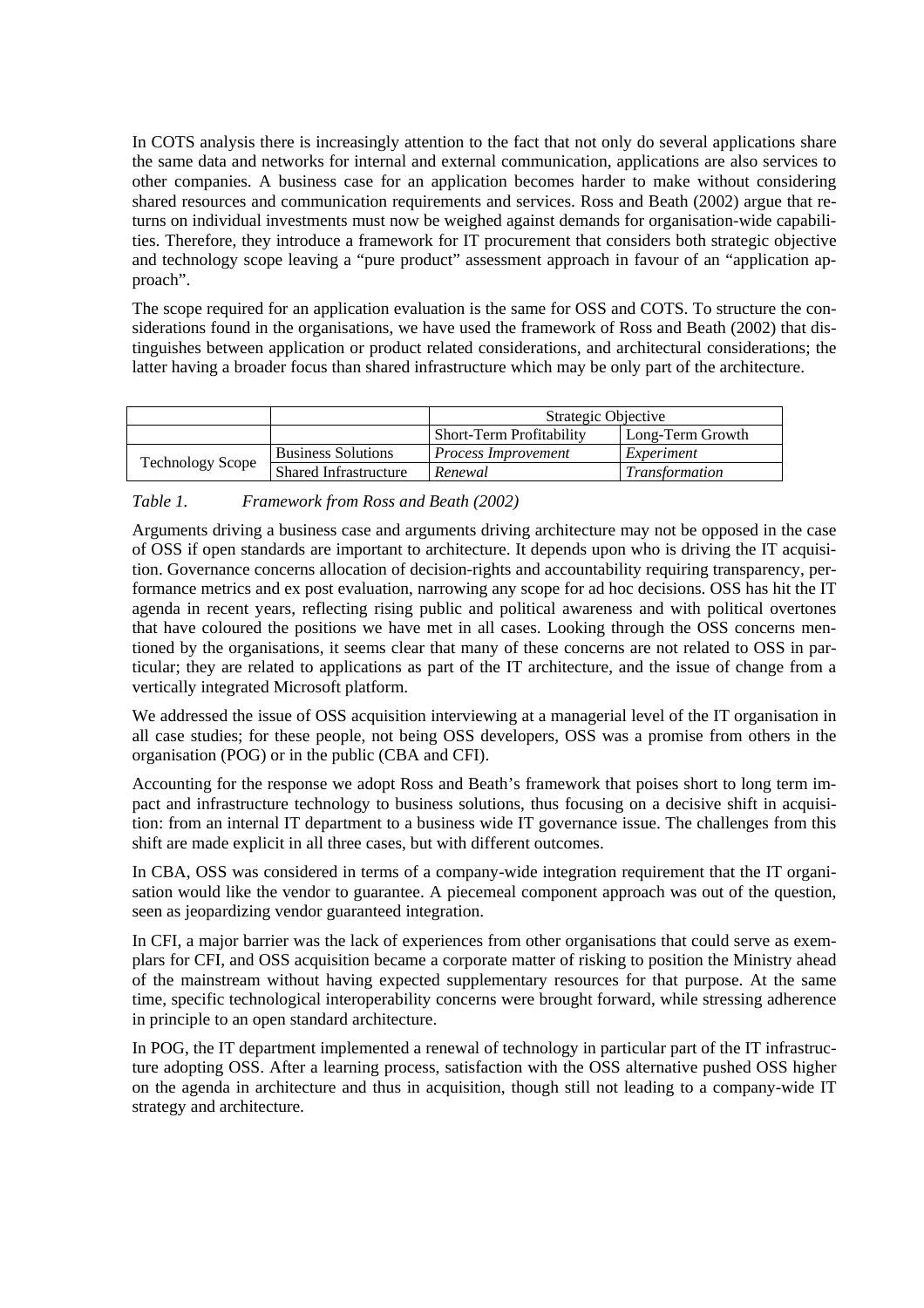Thus, we learn that only if not reaching a corporate IT agenda does OSS succeed. We therefore suggest that issues of IT governance and of architecture raise doubts of the advantages of OSS in spite of open source, open standards and component-based architecture of applications.

# **7 DISCUSSION**

Based on our limited – in both breadth and depth – case studies, we are not able to provide a general answer to the question of what organisations need to consider when they make decisions on adoption of OSS. Our studies drive our search for explanation in two directions: one following the economics of OSS and another following the technical characteristics of open source and open standards. We transformed the distinction into one between a product or business case approach, and an application and architectural approach, leading to a more systematic understanding of the differences between COTS and OSS.

Our cases lead us to summarise our understanding in terms of not the scale of the company adopting the software, but rather the scale of the organisational unit responsible for the adoption.

For *small-scale* adoption of OSS in single departments in a large organisation, or for OSS adoption in small organisations, the cheap price of OSS is of major importance on a short-term basis. They will find it hard to negotiate rebates on commercial software, but OSS makes it possible to experiment on a very limited budget, and adopt further OSS modules when they are seen fit for the purpose. Since OSS does not tie an entrepreneur to a particular vertical platform IT is less likely to turn into an impediment to collaboration opportunities. For small organisations, enterprise-wide IT architectures – if they exist at all – will only be a minor consideration. In larger organisations, OSS will be considered an attractive alternative in special "niches" (e.g. dedicated servers), where OSS can be adopted for experiments or for narrow business case reasons, without interfering (too much) with the enterprise-wide IT architecture.

For *large-scale* adoption of OSS in medium-sized or large organisations, often receiving substantial discounts on commercial software, the cheap price of OSS is of minor importance on a short-term basis. As these organisations will often have enterprise-wide IT architectures, decided by top management, large-scale adoption of OSS will imply changes to these architectures; changes that can be both costly and risk prone and will be perceived as important barriers for adoption of OSS. On a long-term basis, however, large organisations will be likely to benefit from adoption of OSS, because OSS makes it possible for the organisation to obtain enterprise-wide IT architectures that both guarantee a high level of interoperability (because of OSS's open standards and interfaces) and easy maintainability (because of the communities and open source code). In this way OSS better than COTS preserves technological options that are hard to calculate for products coming out of an innovative IT industry.

An important barrier facing large-scale adoption of OSS may also be the question of user adaptability. Most initiatives of OSS adoption have not been in conformance to, but rather against users' wants. For CFI with a large group of clerical users, the large-scale switch from Microsoft Office to OOo was faced with substantial opposition from sceptical users; a barrier also mentioned in other case studies, e.g. (Müller, 2004). POG, adopting OSS on a smaller scale, did not face the same kind of opposition, due to the more limited consequences for users' work and a probably more adaptive user group with a majority of academic and scientific staff.

Our case studies also reveal more interest for OSS in the infrastructure than for OSS in business applications. As OSS is coming to maturity in the Internet era, it has a stronghold on the network and network related technologies. We will continue our research by exploring which components are used for OSS platforms for which domains and functions of corporations and entrepreneurs.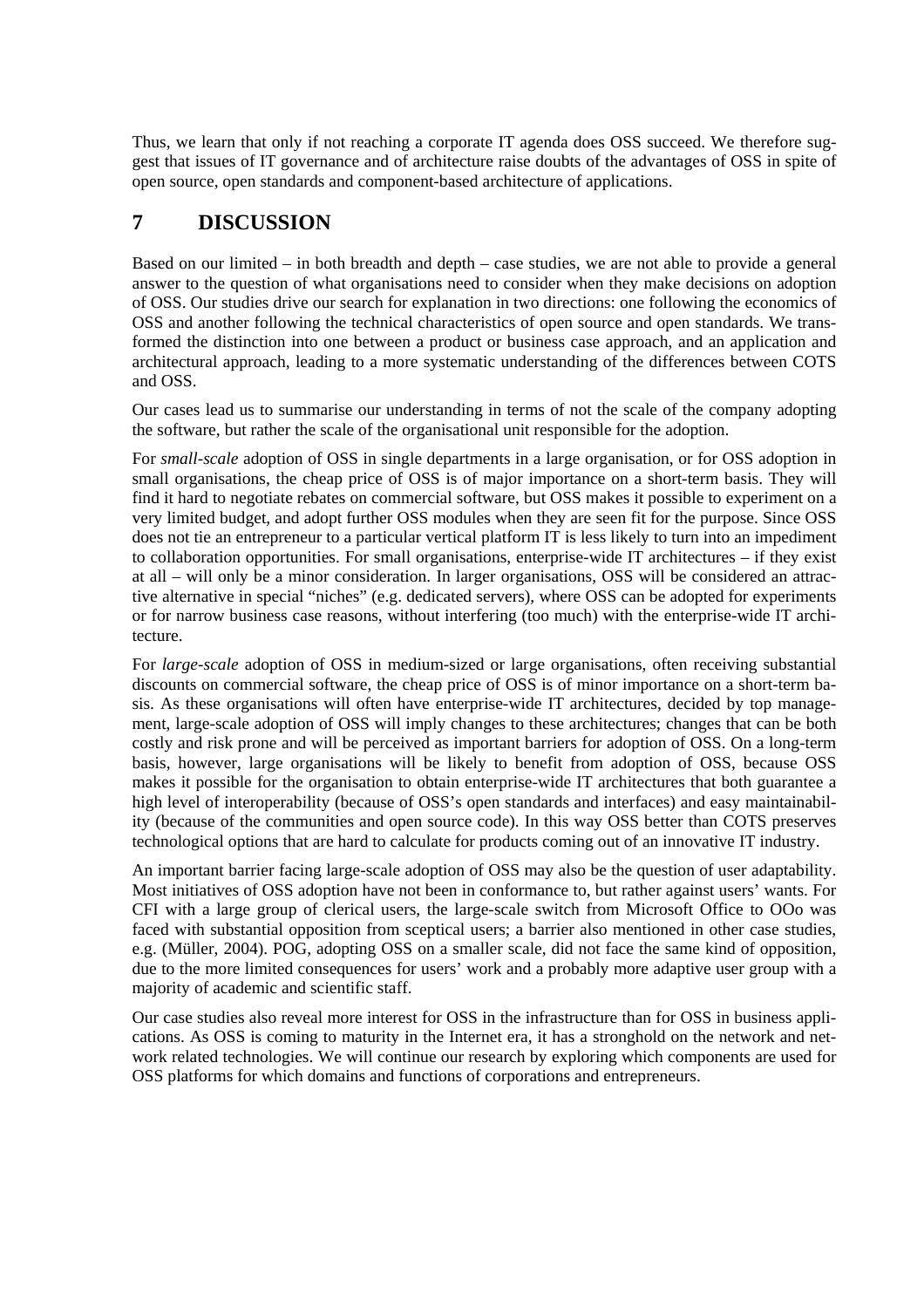#### References

- (2004). Server operating system licensing & support cost comparison, BearingPoint, inc.
- Alves, C. (2003). COTS-based Requirements Engineering. Component-Based Software Quality, LNCS 2693. A. Cechich, M. Piattini and A. Vallecillo (ed.). Berlin, Heidelberg, Germany, Springer Verlag.
- Boehm, B., D. Port, Y. Yang and J. Bhuta (2003). Not all CBS are created equally: COTS-intensive project types. 2nd International Conference on COTS-Based Software Systems (ICCBSS 2003), Ottawa, Canada, Springer Verlag.
- Broadbent, M. and P. Weill (1997). Management by Maxim: How Business and IT Managers Can Create IT Infrastructures. Sloan Management Review, 38 (3), 77-92.
- Comella-Dorda, S., J. C. Dean, E. Morris and P. Oberndorf (2002). A Process for COTS Software Product Evaluation. 1st International Conference on COTS-Based Software Systems (ICCBSS 2002), Orlando, Florida, USA, Springer Verlag.
- Dedrick, J. and J. West (2004). An Exploratory Study into Open Source Platform Adoption. 37th Hawaii International Conference on System Sciences (HICSS), Hawaii, USA.
- DiDio, L. (2004). Linux, UNIX and Windows TCO Comparison, Part 1. Boston, The Yankee Group.
- Fitzgerald, B. and T. Kenny (2003). Open Source Software in the Trenches: Lessons from a Large-Scale OSS Implementation. International Conference on Software Engineering (ICSE 2003), Portland, Oregon, USA.
- Fitzgerald, B. and T. Kenny (2004). Developing an Information Systems Infrastructure with Open Source Software. IEEE Software, 21 (1), 50-55.
- Giera, J. (2004). The Costs and Risks of Open Source, Forrester Research, inc.
- Gillen, A., D. Kusnetzky and S. McLarlon (2001). The Role of Linux in Reducing the Cost of Enterprise Computing. Framingham, MA, USA, IDC.
- Gillen, A., D. Kusnetzky, S. McLarlon and R. Perry (2003). Linux and Intel-Based Servers: A powerful combination to reduce the cost of enterprise computing. Framingham, MA, USA, IDC.
- Henkel, J. (2003). Open Source Software from Commercial Firms -Tools, Complements, and Collective Invention.
- Holck, J., M. H. Larsen and M. K. Pedersen (2004). Identifying Business Barriers and Enablers for the Adoption of Open Source Software. 13th International Conference on Information Systems Development (ISD 2004), Vilnius, Lithuania.
- Holck, J., M. H. Larsen and M. K. Pedersen (2005). Managerial and Technical Barriers to the Adoption of Open Source Software. 4th International Conference on COTS-Based Software Systems (ICCBSS 2005), Bilbao, Spain.
- Kooths, S., M. Langenfurth and N. Kalwey (2003). Open-Source Software: An Economic Assessment. MICE Economic Research Studies, 4.
- Larsen, M. H., J. Holck and M. K. Pedersen (2004). The Challenges of Open Source Software in IT Adoption: Enterprise Architecture versus Total Cost of Ownership. 27th conference on Information Systems Research in Scandinavia (IRIS'27), Falkenberg, Sweden.
- Lawlis, P. K., K. E. Mark, D. A. Thomas and T. Courtheyn (2001). A formal process for evaluating COTS software products. IEEE Computer, 34 (5), 58-63.
- Li, J., F. O. Bjørnson, R. Conradi and V. By Kampenes (2004). An Empirical Study of COTS Component Selection Processes in Norwegian IT companies. Int'l Workshop on Models and Processes for the Evaluation of COTS Components (MPEC'04), Edinburgh, Scotland.
- McCabe, B. (2004). Open Source Software and Australian IT Decision-Makers, S2 Intelligence Pty Ltd.